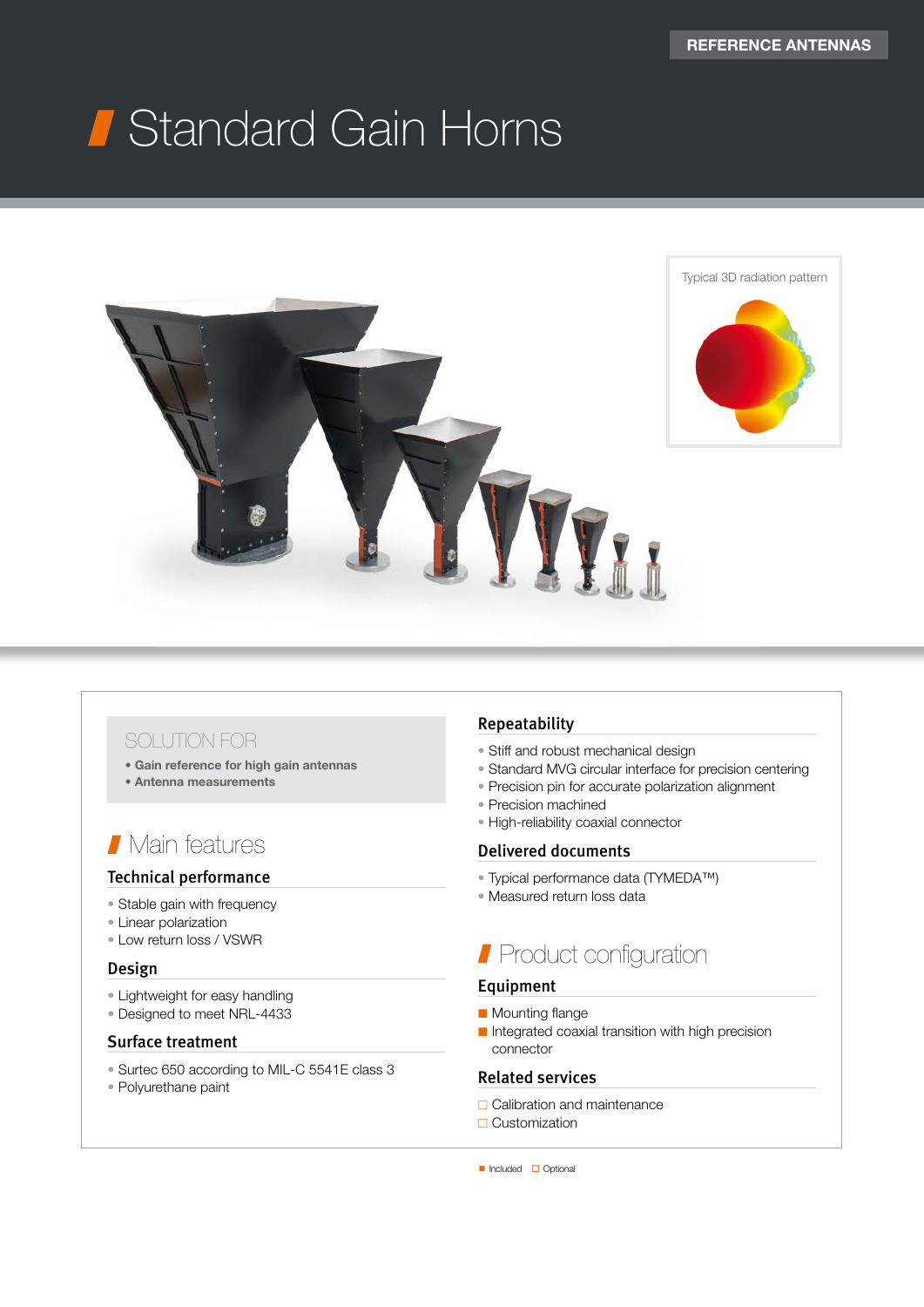

### SMART POSITIONING

 The circular interface allows the user to position and center the antenna with very high accuracy. The horn is fastened to the customer's mounting support by four screws and the alignment is determined by a precision pin in the mechanical interface plate.

### Electrical characteristics

| Part number     | <b>Type</b><br>of antenna | <b>Frequency</b><br>range<br>[GHz] | band         | <b>Waveguide Polarization</b> | Gain at<br>center<br>frequency<br>[dBi] | <b>Return loss</b><br><b>TdB1</b><br>(VSWR) | Cross-polar<br>discrimination<br>[dB] | Impedance<br>[Ohms] | <b>Power</b><br>handlina <sup>(1)</sup><br>(CW) [W]<br>SMA-N-K |
|-----------------|---------------------------|------------------------------------|--------------|-------------------------------|-----------------------------------------|---------------------------------------------|---------------------------------------|---------------------|----------------------------------------------------------------|
| <b>SGH049</b>   | Pyramidal<br>horn         | $0.49 - 0.75$                      | WR1500       | Single<br>linear              | 15.5                                    | $< -15$<br>(< 1.4)                          | > 40                                  | 50                  | 530 1600 -                                                     |
| <b>SGH075</b>   | Pyramidal<br>horn         | $0.75 - 1.12$                      | <b>WR975</b> | Single<br>linear              | 15.5                                    | $< -15$<br>(< 1.4)                          | >40                                   | 50                  | 400 1300 -                                                     |
| <b>SGH096</b>   | Pyramidal<br>horn         | $0.96 - 1.45$                      | <b>WR770</b> | Single<br>linear              | 13.7                                    | $< -15$<br>(< 1.4)                          | >40                                   | 50                  | 380 1200 -                                                     |
| <b>SGH112</b>   | Pyramidal<br>horn         | $1.12 - 1.70$                      | <b>WR650</b> | Single<br>linear              | 15.5                                    | $< -15$<br>(< 1.4)                          | >40                                   | 50                  | 360 1100 -                                                     |
| <b>SGH170-A</b> | Pyramidal<br>horn         | $1.70 - 2.60$                      | <b>WR430</b> | Single<br>linear              | 15.5                                    | $< -15$<br>(< 1.4)                          | >40                                   | 50                  | 290 930 -                                                      |
| <b>SGH220</b>   | Pyramidal<br>horn         | $2.20 - 3.30$                      | <b>WR340</b> | Single<br>linear              | 18.0                                    | $< -15$<br>(< 1.4)                          | >40                                   | 50                  | 250 800 -                                                      |
| <b>SGH260</b>   | Pyramidal<br>horn         | $2.60 - 3.95$                      | <b>WR284</b> | Single<br>linear              | 18.0                                    | $< -15$<br>(< 1.4)                          | >40                                   | 50                  | 230 750 -                                                      |
| <b>SGH395</b>   | Pyramidal<br>horn         | $3.95 - 5.85$                      | <b>WR187</b> | Single<br>linear              | 18.0                                    | $< -15$<br>(< 1.4)                          | > 40                                  | 50                  | 190 610 -                                                      |
| <b>SGH585</b>   | Pyramidal<br>horn         | $5.85 - 8.20$                      | <b>WR137</b> | Single<br>linear              | 22.1                                    | $< -15$<br>(< 1.4)                          | >40                                   | 50                  | 150 490 -                                                      |
| <b>SGH705</b>   | Pyramidal<br>horn         | $7.05 - 10.00$                     | <b>WR112</b> | Single<br>linear              | 18.0                                    | $< -15$<br>(< 1.4)                          | >40                                   | 50                  | $120 400$ -                                                    |
| <b>SGH820</b>   | Pyramidal<br>horn         | $8.20 - 12.40$                     | <b>WR90</b>  | Single<br>linear              | 22.1                                    | $< -15$<br>(< 1.4)                          | >40                                   | 50                  | 100 320 -                                                      |
| <b>SGH1000</b>  | Pyramidal<br>horn         | $10.00 - 15.00$ WR75               |              | Single<br>linear              | 24.7                                    | $< -15$<br>(< 1.4)                          | >40                                   | 50                  | $110$ -                                                        |
| <b>SGH1240</b>  | Pyramidal<br>horn         | $12.40 - 18.00$ WR62               |              | Single<br>linear              | 24.7                                    | $< -15$<br>(< 1.4)                          | > 40                                  | 50                  | $95 300 $ -                                                    |
| <b>SGH1800</b>  | Pyramidal<br>horn         | 18.00 - 26.50 WR42                 |              | Single<br>linear              | 24.7                                    | $< -15$<br>(< 1.4)                          | >40                                   | 50                  | $75 -$                                                         |
| <b>SGH2200</b>  | Pyramidal<br>horn         | $22.00 - 33.00$ WR34               |              | Single<br>linear              | 24.7                                    | $< -15$<br>(<1.4)                           | >40                                   | 50                  | $-1-120$                                                       |
| <b>SGH2650</b>  | Pyramidal<br>horn         | $26.50 - 40.00$ WR28               |              | Single<br>linear              | 24.7                                    | $< -15$<br>(< 1.4)                          | >40                                   | 50                  | $- - 15$                                                       |
| <b>SGH3300</b>  | Pyramidal<br>horn         | $33.00 - 50.00$ WR22               |              | Single<br>linear              | 24.7                                    | $< -20$<br>(< 1.2)                          | >40                                   | N/A                 | N/A                                                            |
| <b>SGH4000</b>  | Pyramidal<br>horn         | $40.00 - 60.00$ WR19               |              | Single<br>linear              | 24.7                                    | $< -20$<br>(< 1.2)                          | >40                                   | N/A                 | N/A                                                            |
| <b>SGH5000</b>  | Pyramidal<br>horn         | $50.00 - 75.00$ WR15               |              | Single<br>linear              | 24.7                                    | $< -20$<br>(< 1.2)                          | >40                                   | N/A                 | N/A                                                            |
| <b>SGH6000</b>  | Pyramidal<br>horn         | $60.00 - 90.00$ WR12               |              | Single<br>linear              | 24.7                                    | $< -20$<br>(< 1.2)                          | >40                                   | N/A                 | N/A                                                            |
| <b>SGH7500</b>  | Pyramidal<br>horn         | 75.00 - 110.00 WR10                |              | Single<br>linear              | 24.7                                    | $< -20$<br>(< 1.2)                          | >40                                   | N/A                 | N/A                                                            |

(1) 25°C at sea level depending on RF connector type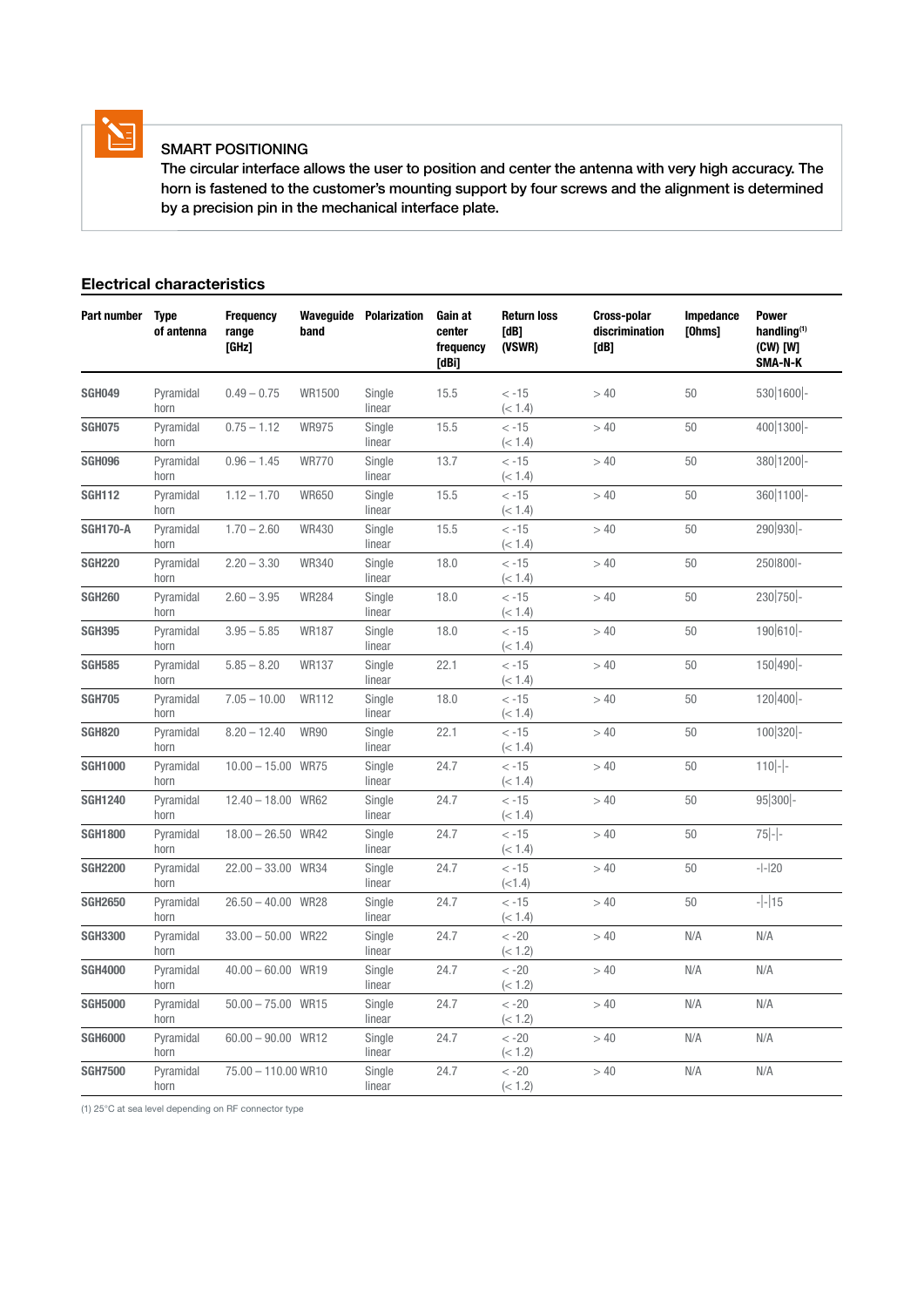### **SGH170-A electrical performance**





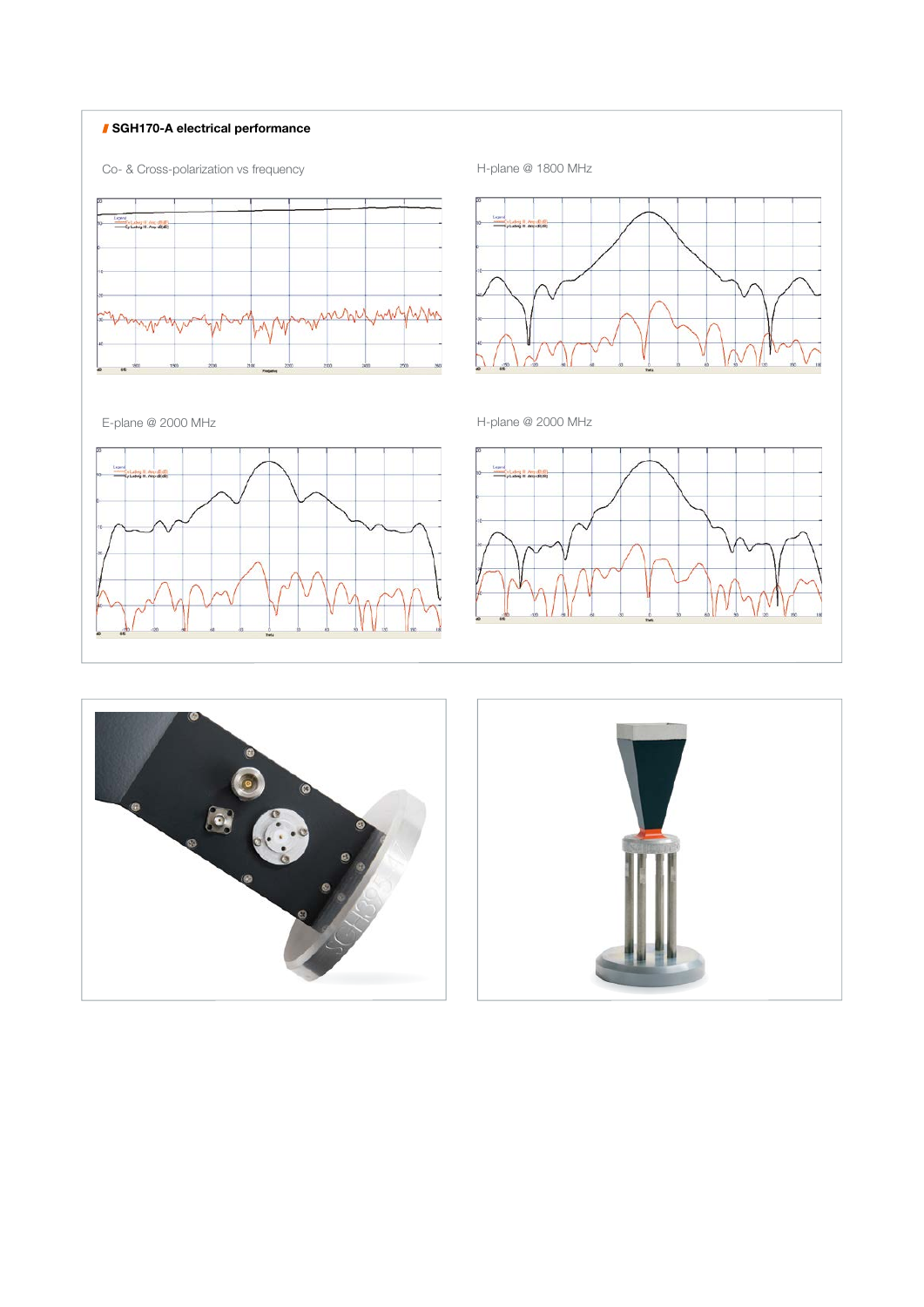### Mechanical characteristics

| <b>Part number</b> | <b>Dimensions</b><br>$(H \times W \times L)$ [mm] | Weiaht<br>(approx.) [Kg] | <b>RF</b><br><b>Connector</b>                                    | Material | <b>Treatment</b>          | <b>Interface</b>              |
|--------------------|---------------------------------------------------|--------------------------|------------------------------------------------------------------|----------|---------------------------|-------------------------------|
| <b>SGH049</b>      | 956 x 1289 x 1252                                 | 26.8                     | SMA <sup>(1)</sup> Female<br>(N-type <sup>(2)</sup> optional)    | Aluminum | Surtec 650 <sup>(5)</sup> | Circular<br>Ø 110 mm          |
| <b>SGH075</b>      | 620 x 836 x 853                                   | 15                       | SMA <sup>(1)</sup> Female<br>(N-type <sup>(2)</sup> optional)    | Aluminum | Surtec 650 <sup>(5)</sup> | Circular<br>$Ø$ 110 mm        |
| <b>SGH096</b>      | 417 x 561 x 643                                   | 8.1                      | SMA <sup>(1)</sup> Female<br>(N-type <sup>(2)</sup> optional)    | Aluminum | Surtec 650 <sup>(5)</sup> | Circular<br>Ø 110 mm          |
| <b>SGH112</b>      | 417 x 561 x 583                                   | 7.2                      | SMA <sup>(1)</sup> Female<br>$(N$ -type <sup>(2)</sup> optional) | Aluminum | Surtec 650 <sup>(5)</sup> | Circular<br>Ø 110 mm          |
| <b>SGH170-A</b>    | 277 x 373 x 392                                   | 3.2                      | SMA <sup>(1)</sup> Female<br>(N-type <sup>(2)</sup> optional)    | Aluminum | Surtec 650 <sup>(5)</sup> | Circular<br>Ø 110 mm          |
| <b>SGH220</b>      | 288 x 387 x 559                                   | 3.0                      | SMA <sup>(1)</sup> Female<br>(N-type <sup>(2)</sup> optional)    | Aluminum | Surtec 650 <sup>(5)</sup> | Circular<br>Ø 110 mm          |
| <b>SGH260</b>      | 244 x 328 x 539                                   | 2.6                      | SMA <sup>(1)</sup> Female<br>(N-type <sup>(2)</sup> optional)    | Aluminum | Surtec 650 <sup>(5)</sup> | Circular<br>Ø 110 mm          |
| <b>SGH395</b>      | 164 x 220 x 360                                   | 1.2                      | SMA <sup>(1)</sup> Female<br>(N-type <sup>(2)</sup> optional)    | Aluminum | Surtec 650 <sup>(5)</sup> | Circular<br>Ø 110 mm          |
| <b>SGH585</b>      | 218 x 293 x 523                                   | 2.1                      | SMA <sup>(1)</sup> Female<br>(N-type <sup>(2)</sup> optional)    | Aluminum | Surtec 650 <sup>(5)</sup> | Circular<br>$\emptyset$ 60 mm |
| <b>SGH705</b>      | 97 x 130 x 233                                    | 0.5                      | SMA <sup>(1)</sup> Female<br>(N-type <sup>(2)</sup> optional)    | Aluminum | Surtec 650 <sup>(5)</sup> | Circular<br>$\emptyset$ 60 mm |
| <b>SGH820</b>      | 148 x 198 x 353                                   | 0.9                      | SMA <sup>(1)</sup> Female<br>(N-type <sup>(2)</sup> optional)    | Aluminum | Surtec 650 <sup>(5)</sup> | Circular<br>$\emptyset$ 60 mm |
| <b>SGH1000</b>     | 154 x 187 x 441                                   | 1.3                      | SMA <sup>(3)</sup> Female                                        | Aluminum | Surtec $650^{(5)}$        | Circular<br>$\emptyset$ 60 mm |
| <b>SGH1240</b>     | 126 x 153 x 368                                   | 0.7                      | SMA <sup>(1)</sup> Female<br>(N-type <sup>(2)</sup> optional)    | Aluminum | Surtec $650^{(5)}$        | Circular<br>$\emptyset$ 60 mm |
| <b>SGH1800</b>     | 84 x 103 x 257                                    | 0.4                      | SMA <sup>(3)</sup> Female                                        | Aluminum | Surtec 650 <sup>(5)</sup> | Circular<br>$\emptyset$ 60 mm |
| <b>SGH2200</b>     | 66 x 81 x 222                                     | 0.45                     | 2.92 mm <sup>(4)</sup> Female                                    | Aluminum | Surtec 650 <sup>(5)</sup> | Circular<br>$060$ mm          |
| <b>SGH2650</b>     | 58 x 70 x 185                                     | 0.2                      | 2.92 mm(4) Female                                                | Aluminum | Surtec 650 <sup>(5)</sup> | Circular<br>$\emptyset$ 60 mm |
| <b>SGH3300</b>     | 44 x 53.5 x 216                                   | 0.28                     | <b>WR22</b><br>$(2.4 \, \text{mm}^{(6)} \, \text{optional})$     | Aluminum | Surtec 650 <sup>(5)</sup> | Circular<br>Ø 60 mm           |
| <b>SGH4000</b>     | 38.8 x 47.1 x 174.2                               | 0.175                    | <b>WR19</b><br>$(1.85$ mm <sup>(7)</sup> optional)               | Aluminum | Surtec 650 <sup>(5)</sup> | Circular<br>0 60 mm           |
| <b>SGH5000</b>     | 29.4 x 35.7 x 169                                 | 0.09                     | <b>WR15</b>                                                      | Aluminum | Surtec 650 <sup>(5)</sup> | Circular<br>Ø 60 mm           |
| <b>SGH7500</b>     | 21 x 25.4 x 123.8                                 | 0.12                     | <b>WR10</b>                                                      | Aluminum | Surtec 650 <sup>(5)</sup> | Circular<br>Ø 60 mm           |

(2) Southwest 312-14 SF (6) Southwest 1812-05 SF (3) Southwest 212-513 SF (7) Southwest 1412-04 SF (4) Southwest 1012-23 SF

(5) According to MIL-C 5541E class 3<br>(6) Southwest 1812-05 SF<br>(7) Southwest 1412-04 SF